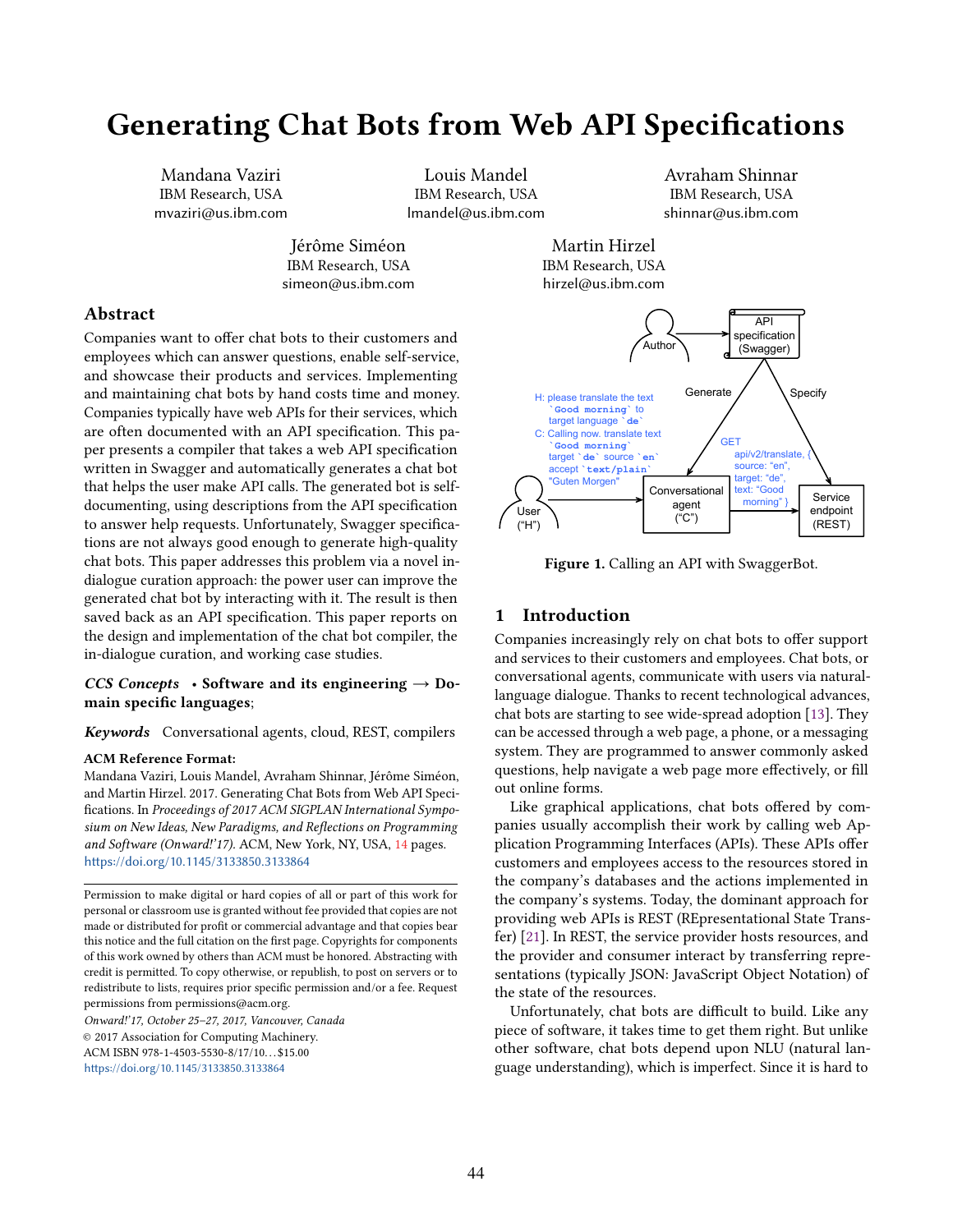<span id="page-1-0"></span>

Figure 2. Curating an API with SwaggerBot.

anticipate what the common NLU mistakes will be, it pays to deploy an initial bot quickly and gather experience with it in the field to improve it [\[25\]](#page-13-2). Chat bot development is further complicated by requiring both software development and machine learning skills. And finally, since companies have only recently started to broadly embrace chat bots, there is a lack of programming models for non-experts to develop chat bots [\[9\]](#page-12-1).

This paper presents a compiler that takes a Swagger Open-API specification [\[20\]](#page-13-3) and automatically generates a chat bot that helps the end user call the corresponding web API. Many web APIs already have specifications written in the Swagger format [\[20\]](#page-13-3). Swagger is popular as a source language for generating a variety of artifacts including API documentation, client SDKs (software development kits), server stubs, and tests, but has not been previously used for generating chat bots. The first contribution of this paper is to use Swagger as a source language for generating chat bots that enable end users to call a web API via natural-language dialogue.

Figure [1](#page-0-0) shows the overall approach presented in this paper, including a simple but working example (more fullfledged examples come later in the paper). The user ("H" for human) converses with the chat bot ("C" for conversational agent) by asking to translate some text. In this example, the user is already aware of the necessary parameters and knows to back-quote them. The chat bot fills in missing parameters (source via call-chaining and accept via defaults, Section [3.3\)](#page-5-0), then makes a REST call via the HTTP GET method to the translator service, and returns the result to the user. The vision behind our approach is to enable end users to call web APIs without learning them first. Later sections will show dialogues that use reflection to let the end user discover available actions and their parameters. Our chat bot compiler enables developers to reuse existing API specifications to quickly boot-strap a full working bot.

The quality of the dialogues between a generated bot and the end user hinges on the quality of the Swagger it is generated from. Unfortunately, not all Swagger specifications are high-quality, or specific to a user's needs, making the resulting chat bot harder to use than necessary. Swagger specifications may be incomplete by omitting things like descriptions or types for parameters. They may specify some constraints informally in descriptions rather than formally in types. And they may require more details than should be exposed to end users. Swagger specifications may also be too general for a user's needs. For example, for a Translation API, a user may only want to translate from French to English, and not any other languages. In those cases, the Swagger specification needs to be improved or specialized to obtain a better chat bot.

To reduce the need for manually editing Swagger specifications, our generated bots support in-dialogue curation. In programming-languages terms, if the focus for the end user was on calling existing functions, the power user can also define new functions by aliasing and partial application. Specifically, generated bots allow adding new actions that represent useful shortcuts and usage scenarios for the end user, while interacting with the bot in natural language, and without specific knowledge of REST APIs or the format of Swagger specifications.

Figure [2](#page-1-0) illustrates this in-dialogue curation process. The first step is to generate a conversational agent from an API specification and to have the power user call and curate the API via dialogue. Saving the results yields a curated API specification. The second step is to generate another conversational agent and have the end user call the API via dialogue, as shown earlier in Figure [1.](#page-0-0) Besides requiring less coding skills, in-dialogue curation offers fluidity, where the power user can seamlessly move back and forth between calling and curating the web API. This approach, supporting both end users and power users within a single tool, has been successful in other contexts, such as spreadsheet tools. Furthermore, it helps us focus on improving the conversational interface, since that yields the dual benefit of improving both the calling experience and the curation experience.

This paper makes the following contributions.

- A chat bot compiler from web API specifications, generating self-documenting chat bots for calling APIs.
- In-dialogue curation of generated chat bots using natural language.
- A prototype implementation for the compiler and a realization in the Slack messaging system.
- Case studies on a variety of API specifications.

Overall, this paper presents contributions to programming models for both web APIs and chat bots.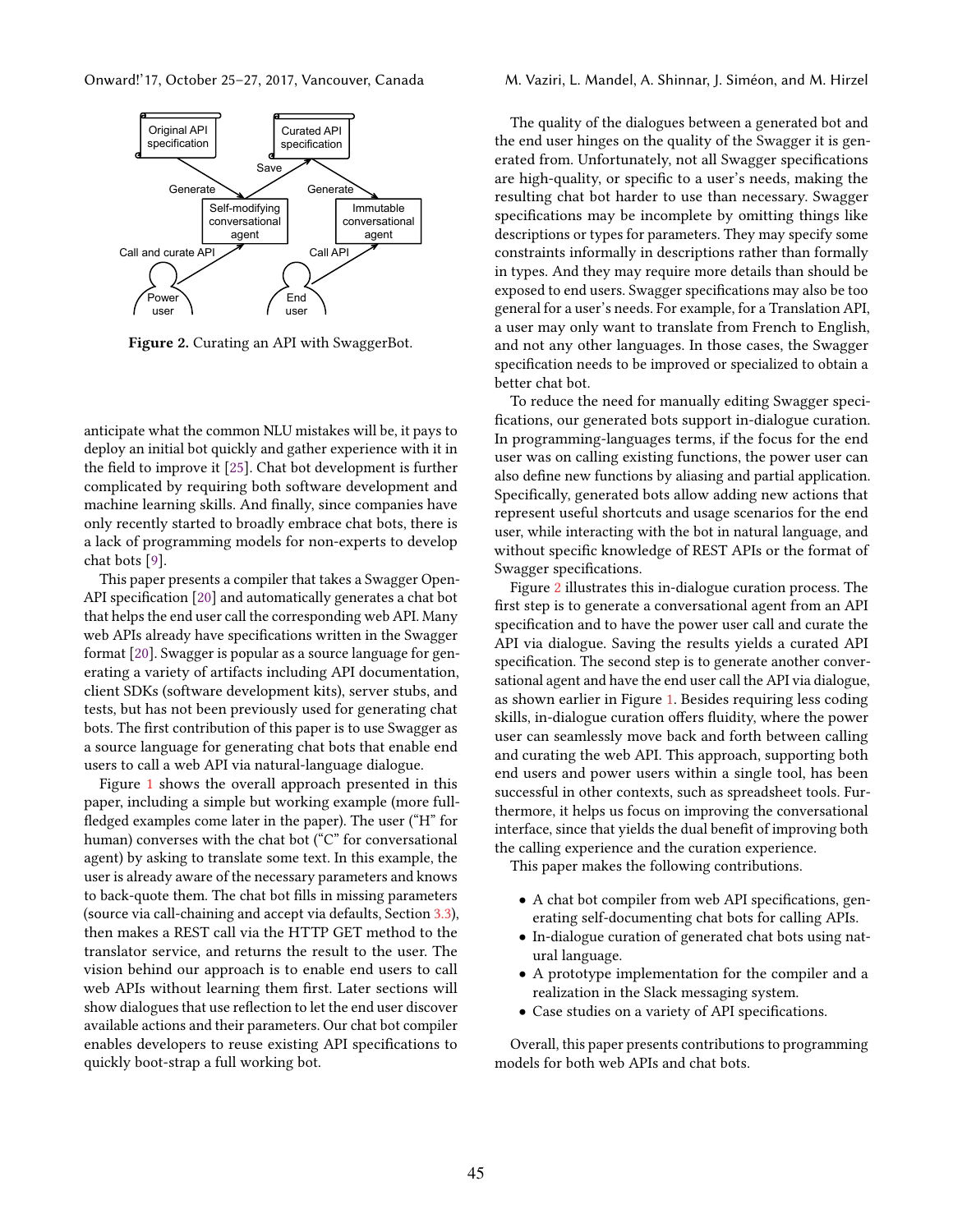#### Generating Chat Bots from Web API Specifications Onward!'17, October 25–27, 2017, Vancouver, Canada

```
1 {swagger: "2.0",
2 info: { version: "2.0.0", title: "Language Translator" },
3 basePath: "/language−translator/api",
4 paths: {
5 "/v2/identify": {
      6 get: {
       summary: "Identifies the language of the input text",
8 parameters: [
        9 { name: "text", in: "query", required: true,
10 type: "string",
11 description: "Input text in UTF−8 format." },
12 { name: "accept", in: "header", required: false,
13 type: "string", default: "text/plain",
14 enum: ["application/json", "text/plain" ],
15 description: "Format of the return values."}],
16 responses: {
17 200: {
18 description: "Success",
19 schema: { $ref: "#/definitions/identifiedLanguages" }},
20 400: ..., 500: ... } },
21 post: ...},
22 "/v2/translate": ...,
23 "/v2/identifiable_languages": ...,
24 "/v2/models": ...,
25 "/v2/models/{model_id}": ... },
26 definitions: {
27 identifiedLanguages: {
28 required: [ "languages" ],
29 properties: {
30 languages: {
31 type: "array", description: ...,
32 items: { $ref: "#/definitions/identifiedLanguage" }}}},
33 identifiedLanguage: {
34 required: [ "language", "confidence" ],
35 properties: {
36 language: { type: "string", description: ... },
37 confidence: { type: "number", description: ... }}},
```

```
38 \dots \}
```

```
Figure 3. Swagger for Translator web API [10].
```
# <span id="page-2-2"></span>2 Example

This section gives a concrete example, using transcripts of dialogues with a bot generated by our compiler. The example is based on a Language Translator web API, which can translate between different natural languages, but also supports additional features such as identifying a language [\[10\]](#page-12-2).

The input to the bot compiler is a web API specification in Swagger. Figure [3](#page-2-0) shows the Swagger for the Translator service. The generated bot (which we call SwaggerBot) uses the

<span id="page-2-1"></span>

|  | 1 C: Welcome to the 'Language Translator'. |  |  |  |  |
|--|--------------------------------------------|--|--|--|--|
|--|--------------------------------------------|--|--|--|--|

- SwaggerBot is here to help you.
- What would you like to do? To begin name an action or
- resource.
- H: help me please
- C: You may work with the following resources and actions:
- identifiable\_languages
- $8 -$  identify
- models
- 10 models model id
- − translate
- 12 What would you like to do? To begin name an action or
- resource.
- H: identify please
- C: You chose: identify.
- What operation would you like to perform?
- H: I have no idea, pleas help
- C: Available operations are:
- (GET) Identifies the language of the input text,
- (POST) Identifies the language of the input text
- H: get then
- C: What is the value of the parameter text?
- H: La vie est belle
- C: identify text `La vie est belle`
- OK, call now?
- H: yes
- C: OK, making call now.
- identify text `La vie est belle` accept `text/plain`
- "fr"

Figure 4. Example dialogue calling the Translator web API.

Swagger as guidance both for talking to the user (in natural language) and for calling the web API (in HTTP). Lines 1–3 specify the Swagger version, API version and title, and base path. Lines 4–25 specify paths relative to the base path for resources (nouns, e.g., identifiable languages) and actions (verbs, e.g., identify). For brevity, we show details for only one of the actions, addressed by the path "/v2/identify". This path supports two operations, get and post, corresponding to the HTTP methods of the same names. Each operation has a summary, parameters, and responses, which can have both human-readable descriptions and schemas. In the example, the schemas involve references (\$ref) to type definitions provided in Lines 26–38.

Figure [4](#page-2-1) shows a transcript of a dialogue between the generated SwaggerBot conversational agent ("C") and a human end user ("H") for calling the Translator web API. We generated the chat bot directly from the Swagger in Figure [3.](#page-2-0) On Line 4, the end user asks for help; note that rather than having to learn a computer language to know how to ask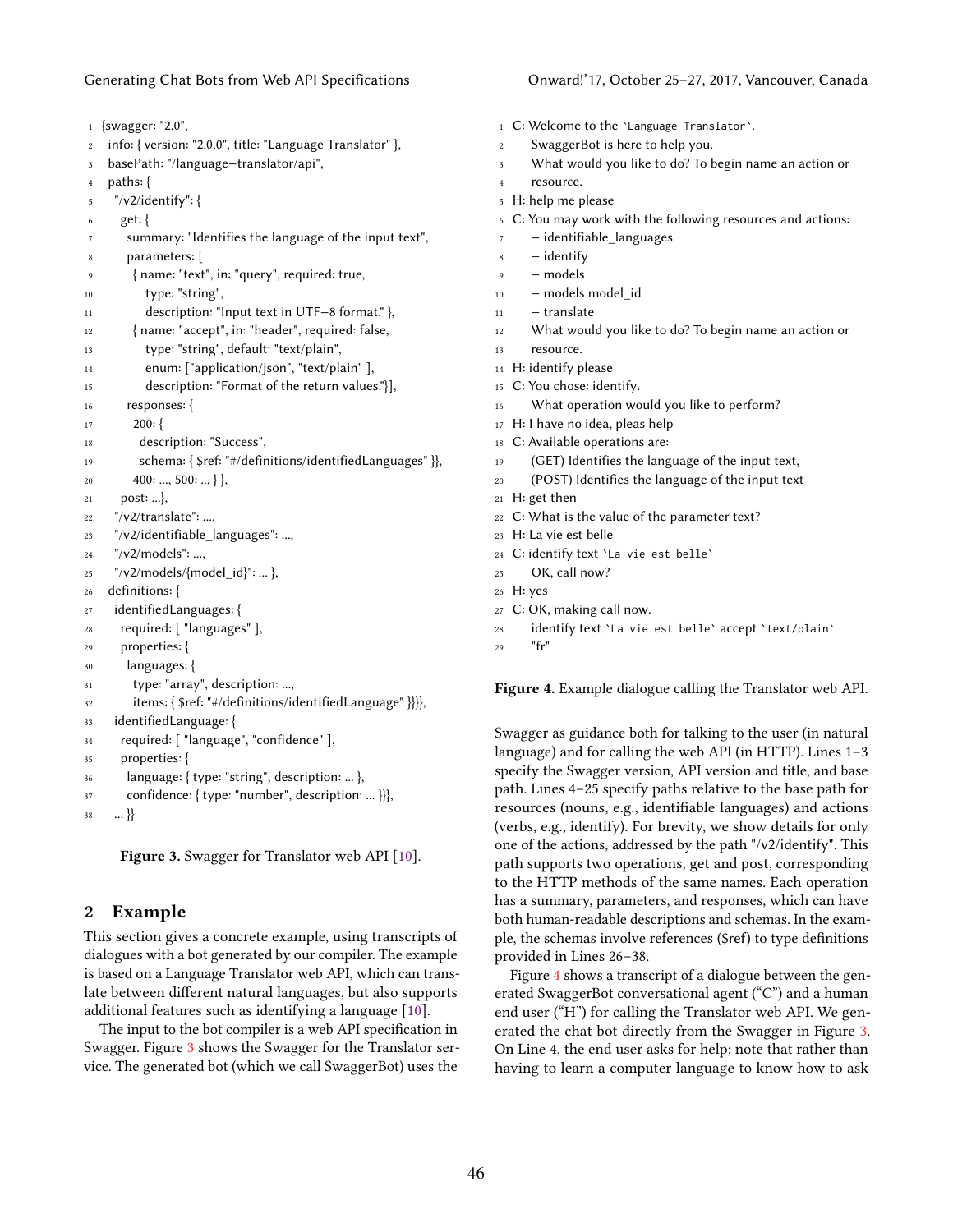- <span id="page-3-0"></span>1 H: identify the text 'La vie est belle'
- <sup>2</sup> C: Calling now.
- <sup>3</sup> identify text `La vie est belle` accept `text/plain` <sup>4</sup> "fr"
- <sup>5</sup> H: translate the text `La vie est belle` from source `fr`
- to target `en`
- <sup>7</sup> C: Calling now.
- <sup>8</sup> translate text `La vie est belle` source `fr` target `en`
- accept `text/plain`
- <sup>10</sup> "Life is Beautiful"
- <sup>11</sup> H: name this action
- 12 C: What would you like to name this action?
- <sup>13</sup> H: anglicize
- <sup>14</sup> C: Thanks, action anglicize created.
- <sup>15</sup> H: anglicize
- <sup>16</sup> C: Calling now.
- 17 translate text 'La vie est belle' source 'fr' target 'en'
- <sup>18</sup> "Life is Beautiful"
- <sup>19</sup> H: anglicize with something else for text such as `Le chat dort`
- <sup>20</sup> C: Calling now.
- <sup>21</sup> translate text `Le chat dort` source `fr` target `en`
- <sup>22</sup> "The cat sleeps"
- <sup>23</sup> H: I would like to add a synonym for an action.
- <sup>24</sup> C: On which action or resource would you like to add a
- <sup>25</sup> synonym?
- <sup>26</sup> H: On the action translate.
- <sup>27</sup> C: What synonym would you like to add for translate?
- <sup>28</sup> H: convert
- <sup>29</sup> C: Ok, adding convert as a synonym for translate.

Figure 5. Example dialogue curating the Translator API.

for help, they can just use natural language. SwaggerBot is configured to understand the help intent via a machine learning classifier trained from examples; Line 14 shows a different utterance that also gets classified into the help intent. Lines 5–11 show help text generated from the Swagger paths. On Line 12, the end user picks the action identify. Subsequently, the chat bot collects additional information it needs to call identify. After the human has provided the operation (get) and the text parameter (La vie est belle), the chat bot calls the web API and displays the result ("fr" for French). Along the way, the bot also displays the action and its parameters concisely using back-quotes. This has two effects. First, confirmation to establish common ground with the user [\[5\]](#page-12-3); and second, educating the user how to make this call more easily.

Figure [5](#page-3-0) shows a transcript of a dialogue with a power user for calling and curating the Translator web API. On Line 1, the power user directly calls the identify action, compressing the "H" utterances from Figure [4](#page-2-1) into a single utterance. On

Line 5, the power user directly calls the translate action, again providing all necessary information in a single utterance. On Lines 11–14, the power user curates the API by creating a new action, anglicize, that encapsulates the preceding call.

On Lines 15–18, the power user tests anglicize, fluidly moving back from curating to calling the web API. With this gesture, the power user has created a new action in the API called anglicize, which is serviced by the translate action with specific parameters. It is a shortcut for translating a specific text from French to English. On Lines 19–22, the power user calls anglicize but provides a different text parameter, leading to a different result. This showcases that the additional action can now be used with variations in parameters, and simplifies the task of making API calls. Finally, on Lines 23–28, the power user adds a synonym for translate, enriching the natural language understander involved in recognizing this action.

Now that we have seen a SwaggerBot in action, we will look at how it is generated and how it works.

### 3 End-User Dialogue for API Calls

As mentioned before, a generated SwaggerBot conversational agent serves two personas: it enables the end user to call a web API, and it enables the power user to call and curate a web API. This section focuses on API calls by the end user, leaving API curation to the next section. Figure [6](#page-4-0) shows the runtime architecture. The centerpiece is the dialogue controller, which guides the conversation for calling web APIs. Like in most chat bots [\[19\]](#page-13-4), the controller receives inputs from the user via an NLU (natural language understander) component, and sends outputs to the user via an NLG (natural language generator) component. SwaggerBot agents are built on the WCS (Watson Conversation Service) platform for conversational agents [\[11\]](#page-12-4).

In WCS, NLU consists of an entity extractor and an intent classifier, which a SwaggerBot customizes for the Swagger at hand. In addition, a SwaggerBot adds a direct call parser as another NLU component not usually found in WCS or other platforms. Section [3.1](#page-4-1) elaborates further on the NLU component. In WCS, the controller can be driven from an FSM (finite-state machine) dialogue specification. Section [3.2](#page-4-2) elaborates on the mapping from Swagger to the controller FSM, and on additional state that the controller maintains. The output of the controller consists of natural-language prompts for the human and HTTP calls to service endpoints. Section [3.3](#page-5-0) describes the NLG and actuator components that implement these outputs.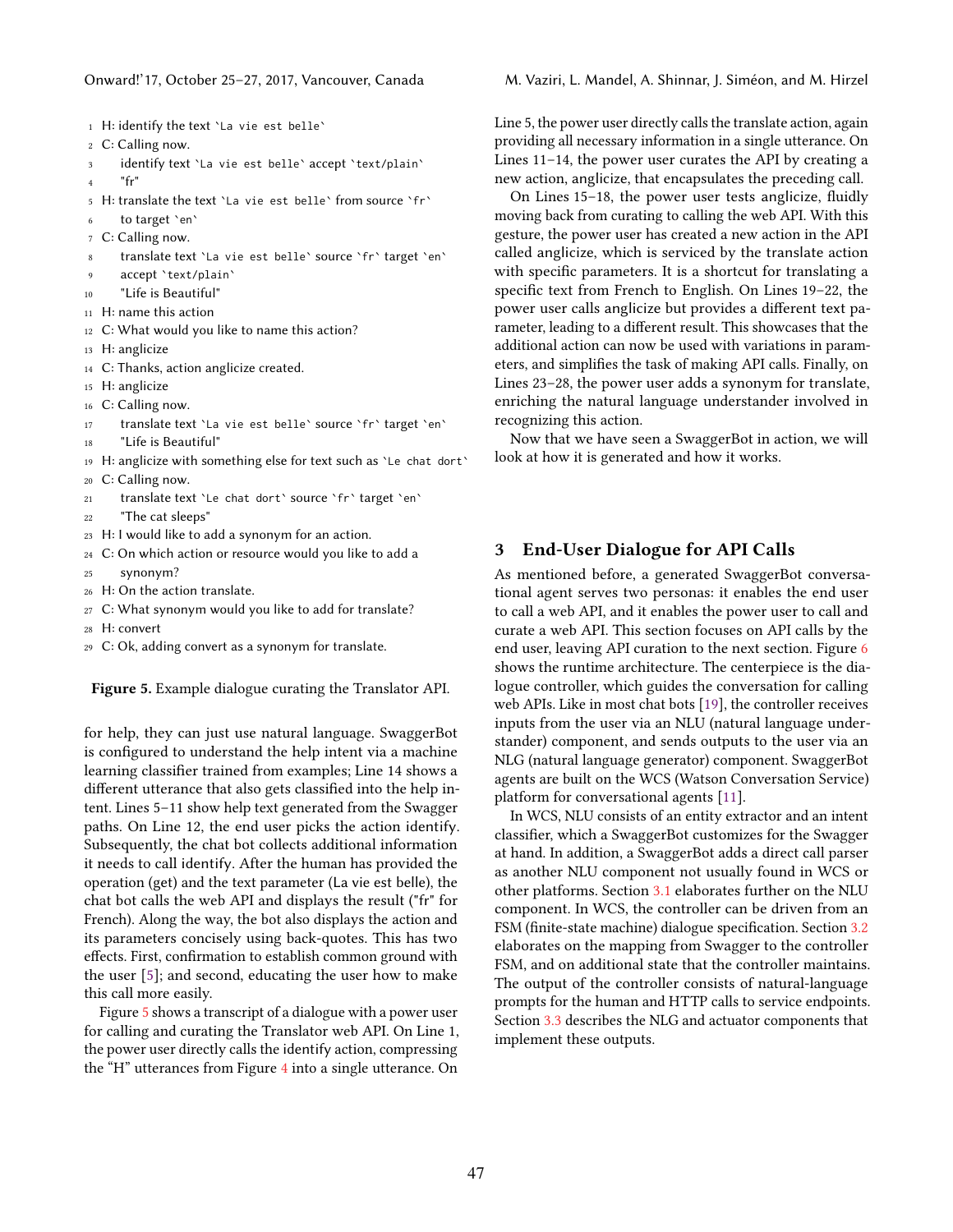Generating Chat Bots from Web API Specifications **Onward!'17, October 25-27, 2017, Vancouver**, Canada

<span id="page-4-0"></span>

Figure 6. SwaggerBot runtime architecture.

#### <span id="page-4-1"></span>3.1 Input: NLU

The NLU component in Figure [6](#page-4-0) turns natural-language utterances from the user into symbols for the dialogue controller. Most modern chat bot platforms recognize two kinds of symbols: entities and intents.

An entity represents a term or object in a user utterance, and WCS marks entities with the @-sigil [\[11\]](#page-12-4). For example, in Figure [4](#page-2-1) Line 18, the word get belongs to the @get entity. The entity extractor in the NLU is implemented by a pattern and may return multiple entities for a single user utterance, one for each matching term. Some entities are common to all SwaggerBot agents independently of the concrete Swagger specification at hand, for instance, @get and @post. In addition, some entities are generated from parameters found in the Swagger specification, for instance, @text, @source, and @target.

An intent represents a purpose or goal, something a user wants to do, and WCS marks intents with the #-sigil [\[11\]](#page-12-4). For example, in Figure [4](#page-2-1) Line 4, 'help me please' belongs to the #help intent. The intent classifier in the NLU returns the intent with the highest confidence for a given utterance, or a special #irrelevant intent if nothing has high confidence. The intent classifier is implemented with supervised machine learning, where the training data consists of ⟨example, intent⟩ pairs. The intent classifier works best when there are many examples for each intent, examples for different intents are not similar, and the examples are representative of actual user utterances. For instance, training examples for the #help intent might include 'help', 'What are the options?', 'What can I do?', and 'what is possible'. There are some intents common to all SwaggerBot agents independently of the concrete Swagger specification at hand, for instance, #help, #yes, and #no. In addition, there are intents generated from paths found in the Swagger specification, for instance, #identify and #translate.

While the basic NLU functionality of entities and intents suffices for many chat bots, it turns out to be too limiting for obtaining good conversations for calling a web API. One problem is that some parameters have free-flow values that cannot be easily matched or classified against a pre-defined entity or intent. Furthermore, some inputs should be hidden from the entity extractor and the intent classifier altogether. For example, the text parameter to the identify action can contain arbitrary words that should not trigger their own entities or intent. Therefore, when SwaggerBot prompts for such a parameter, it treats the entire next human utterance as one value, as shown in Figure [4](#page-2-1) Line 20.

While this solves the problem, it unfortunately requires a separate turn for each piece of information, leading to a prolonged dialogue. Therefore, we introduced a quoting feature. We settled on backquotes  $(\cdot, \cdot, \cdot)$ , because they are familiar to users of the Slack messaging platform for rendering verbatim text. SwaggerBots can be deployed on Slack, and also need quotes to signal verbatim text. In addition, we introduced a convention by which a parameter name entity in the utterance followed by quoted text sets the parameter to the quoted value. This convention makes it possible to render an API call in a single utterance, and is implemented by the direct call parser. For example, in Figure [5](#page-3-0) Line 1, 'identify the text `La vie est belle`' calls the identify action, setting the text to 'La vie est belle', and defaults to using the HTTP GET method.

#### <span id="page-4-2"></span>3.2 Controller and State

The controller component in Figure [6](#page-4-0) maintains state and turns symbols from the NLU into instructions to the NLG and the actuator. The most common low-level formalism for specifying dialogue flow in chat bots is FSMs [\[19\]](#page-13-4). The WCS programming model supports FSMs, among other features [\[11\]](#page-12-4). The current implementation of the SwaggerBot compiler uses FSMs as its code-generation target (the source being Swagger, of course). Figure [7](#page-5-1) depicts an excerpt of the FSM that the SwaggerBot compiler generates from the Translator Swagger in Figure [3.](#page-2-0) The following text explains the notation and discusses the dialogue flow it specifies.

Each rounded rectangle in Figure [7](#page-5-1) represents a state. There is one special start state marked with an incoming arrow that does not originate from any other state. There are several final states, marked with double borders. There is an implicit top-level loop from final states back to the start state. Directed edges between states are transitions and their labels are predicates. State labels have the form stateName / action, but most state names are omitted for brevity. Since actions reside on states, not on transitions, the FSM is a Moore machine, not a Mealy machine. We chose Moore machines as the formalism because the WCS programming model supports Moore machines.

Transition predicates are based on symbols from the NLU, i.e., entities and intents, marked with @ and #, respectively. Some transitions are marked with the empty-word symbol  $\varepsilon$ , indicating that the chat bot does not wait for user input before taking the transition. Finally, some transitions are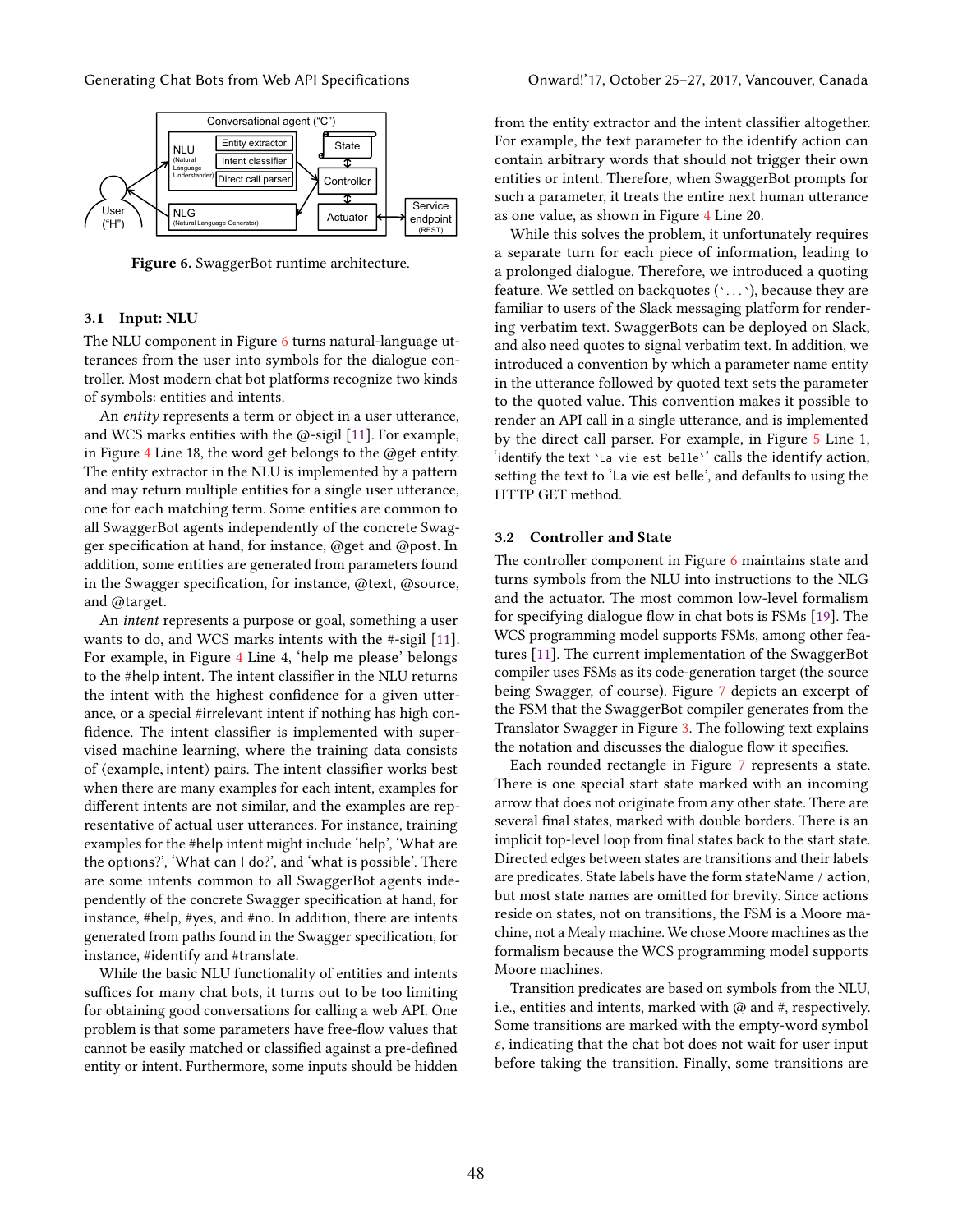<span id="page-5-1"></span>

Figure 7. Excerpt of SwaggerBot state machine for Translator web API.

marked with the true predicate, indicating that the chat bot collects a user input, treating the entire utterance as one value without the transition depending on that value. Actions in FSM states are instructions to the NLG and the actuator. For instance, the print help text action is an instruction to the NLG, and the call API action is an instruction to the actuator. For brevity, Figure [7](#page-5-1) does not spell out the details of the actions, but they are context specific. The context for help text is the current FSM state, and context for an API call consists of the current FSM state as well as the operation and parameters collected in states leading up to it.

The dialogue flow in Figure [7](#page-5-1) shows five transitions from the start state.

- From start, if #help, the bot prints the list of known resources and actions, generated from the paths in Swagger. SwaggerBot implements a heuristic to elide common path prefixes such as "/v2/" in the Translator Swagger because they provide no useful information and cause unnecessary confusion to end users. After displaying the help text, the chat bot returns to the start state without collecting a user input, indicated by the  $\varepsilon$ -transition.
- From start, if #identify ∧ @text, the direct call parser has provided all the necessary information to call the "/v2/identify" path with the required text parameter. If no HTTP method is specified, the method defaults to GET if the path supports that. SwaggerBot implements a heuristic to not ask for optional parameters that have a default value, such as the accept parameter in this case. Furthermore, the accept parameter implements content negotiation, a feature general to REST and not specific to the Translator API. Content negotiation is

an implementation technicality better hidden from the non-technical end user.

- From start, if #identify but the previous transition did not fire, the chat bot has a chain of nodes collecting the operation and the parameters for calling the "/v2/identify" path. In this context, the help text lists operations for the given path. The figure only shows the FSM states for @get, eliding those for @post. This part of the FSM also contains an example of a true condition, because the text parameter can be any string and should thus not be subjected to NLU.
- From start, if #translate∧@source∧@target∧@text, the direct call parser has provided all the necessary information to call the "/v2/translate" path.
- From start, if #translate but the previous transition did not fire, the chat bot has a chain of nodes collecting the operation and the parameters for calling the "/v2/translate" path.

The state in Figure [6](#page-4-0) thus consists of the FSM state plus partial information collected by the current part of the dialogue flow towards the goal of making an API call.

#### <span id="page-5-0"></span>3.3 Output: NLG and Actuator

The NLG components in Figure [6](#page-4-0) turn instructions from the dialogue controller into natural-language responses to the user and HTTP calls to the REST service endpoint. To encapsulate the controller with a clean interface, our implementation reifies these instruction as JSON objects.

Most chat bots use a very simple NLG [\[19\]](#page-13-4), and Swagger-Bot is no exception. For the most part, the SwaggerBot NLG consists of literal hard-coded strings, some of which are generated from the Swagger at compile time, for example, the list of paths in Figure [4](#page-2-1) Lines 6–10. In some cases, the NLG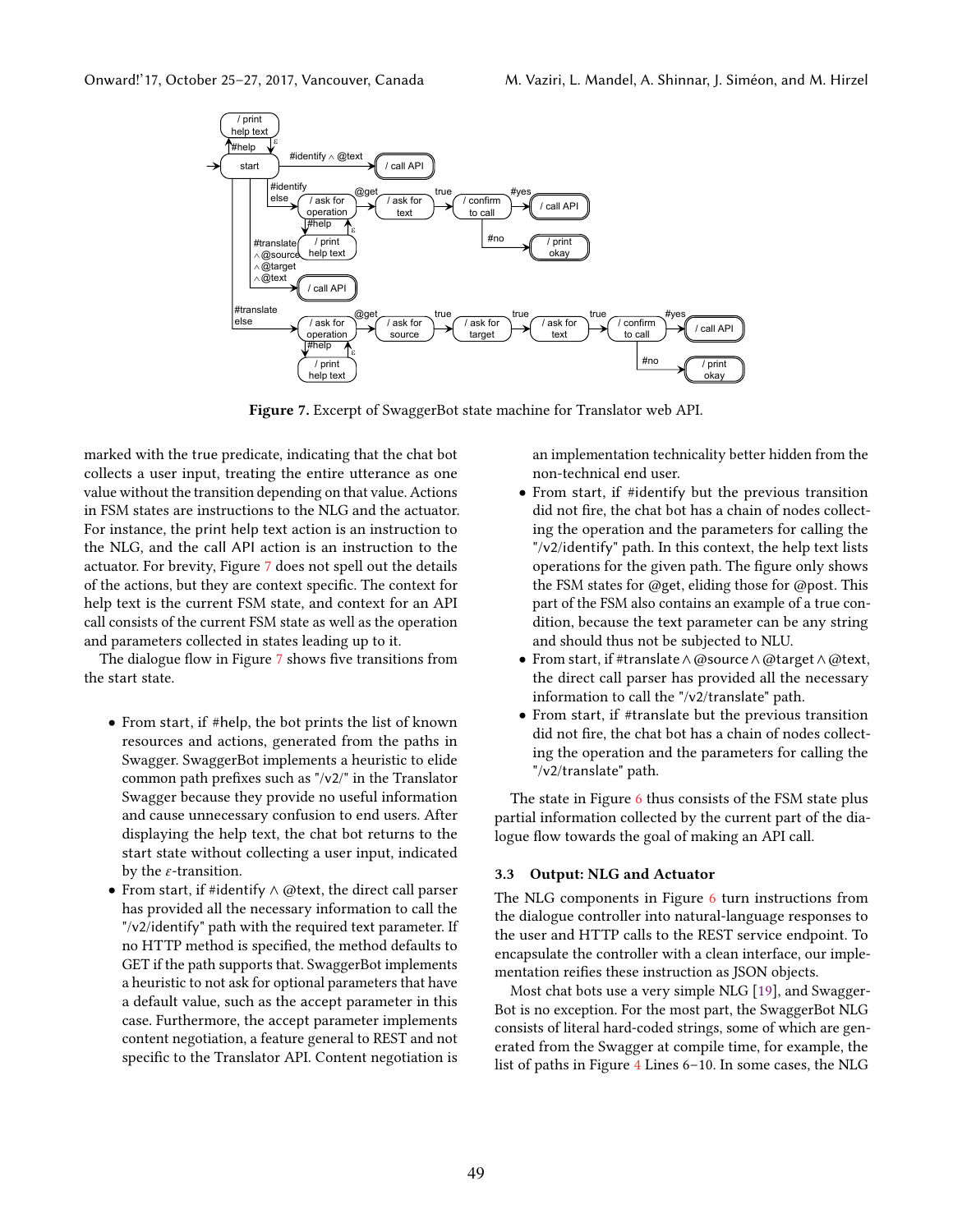<span id="page-6-0"></span>

|                | $1$ "/v2/translate": {                                 |
|----------------|--------------------------------------------------------|
| 2              | get:                                                   |
| 3              | summary: "Translates the input text from the source ", |
| $\overline{4}$ | parameters: $\lceil \dots \rceil$                      |
| 5              | { name: "source", in: "query", required: false,        |
| 6              | type: "string",                                        |
| 7              | description: "Used in combination with target as an ", |
| 8              | "x-sb-callchaining": {                                 |
| 9              | base: "/language-translator/api"                       |
| 10             | path: "/v2/identify",                                  |
| 11             | method: "GET",                                         |
| 12             | params: [                                              |
| 13             | { name: "text", in: "query", value: "\$.text" } ] } }, |
| 14             | $$ ], }, }                                             |

Figure 8. Annotation on the source parameter of a translate call to chain it to an identify call in the same web API.

also uses string interpolation at runtime, for example, for the confirmation 'Thanks, action anglicize created' in Figure [5](#page-3-0) Line 14, where the action name, anglicize, is interpolated into a string template.

The actuator is in charge of making the HTTP calls to the web API. Our prototype implementation of SwaggerBot is written in Java and uses a simple HTTP client to execute a synchronous call to the service endpoint. Currently, the actuator is deployed as a local application on the end user's device. The NLU and most of the controller, on the other hand, are deployed as a cloud-hosted application in the Watson Conversation Service.

Finally, the actuator is in charge of filling in default values for missing parameters, when possible. This comes in two flavors. First, Swagger files sometimes contain a constant default value, such as default: "text/plain" in Figure [3](#page-2-0) Line 13. Second, we invented a Swagger extension to indicate a nonconstant default value, which calls other web API paths to fill in a parameter value. In Figure [1,](#page-0-0) the accept parameter is set by a constant default, whereas the source parameter is set by using our extension, explained below.

Figure [8](#page-6-0) shows the corresponding annotations for the source language parameter of the translate call in the Translator web API. It indicates that if the source parameter is not provided by the user, a default can be obtained by calling identify with the input text. The value of the appropriate parameter is obtained from the current context if it is present. The call chaining annotation is read as part of the Swagger file and passed to the actuator. It contains all the information necessary to make a sub-call to another part of the API.

This section described the facet of a generated SwaggerBot that is concerned with enabling end users to call web APIs. Since this facet does not use self-modifying curation, for the most part, it is about compilation from an API specification to a dialogue specification. Before generated SwaggerBots, this translation had to be done by hand, involving developers and subject matter experts. The contribution of this section is to recognize that it can be automated; show what the automation looks like; and describe heuristics leading to a more usable chat bot.

# 4 Power-User Dialogue for API Curation

Generating useful chat bots for web APIs hinges on the quality of the Swagger specifications. These could be incomplete in many ways. First, there may be missing or insufficient summaries and descriptions, which we use to generate help sentences. There could be missing default values, which could have been used by generated bots to streamline calling. The Swagger specification may also simply be out-of-date with respect to the actual service it represents. For some of these issues, such as adding a description, editing the Swagger specification is simple enough. Others, such as creating shortcuts, require deeper knowledge of REST APIs and the Swagger format. We help with this task by providing in-dialogue curation of chat bots. Currently, our generated chat bots offer two features for curation: creating new actions (Section [4.1\)](#page-6-1) and creating synonyms for existing actions (Section [4.2\)](#page-8-0).

#### <span id="page-6-1"></span>4.1 Creating New Actions

Creating a new action helps the end user quickly access an API and make calls without the full knowledge of all the parameters that must be provided. Part of the difficulty in making API calls is knowing exactly what values to supply for each parameter. By creating shortcuts in the form of new actions, the power user simplifies this task for the end user and specializes the API.

To create a new action, the power user makes an utterance that matches the intent to 'name this action', which refers to the very last executed API call. The bot prompts the user for a name, then updates its internal representation of the Swagger specification with a new path having this name, with the corresponding HTTP method, and with parameters having the default values of the last executed call. It then regenerates the low-level dialogue specification from the modified Swagger. Specifically, the name of the action becomes a new NLU intent for WCS, and in addition, the FSM for WCS is extended with new states corresponding to the new action. Therefore, the creation of an action causes two events:

• The Swagger specification gets updated in-memory with a new path (which could be saved to disk).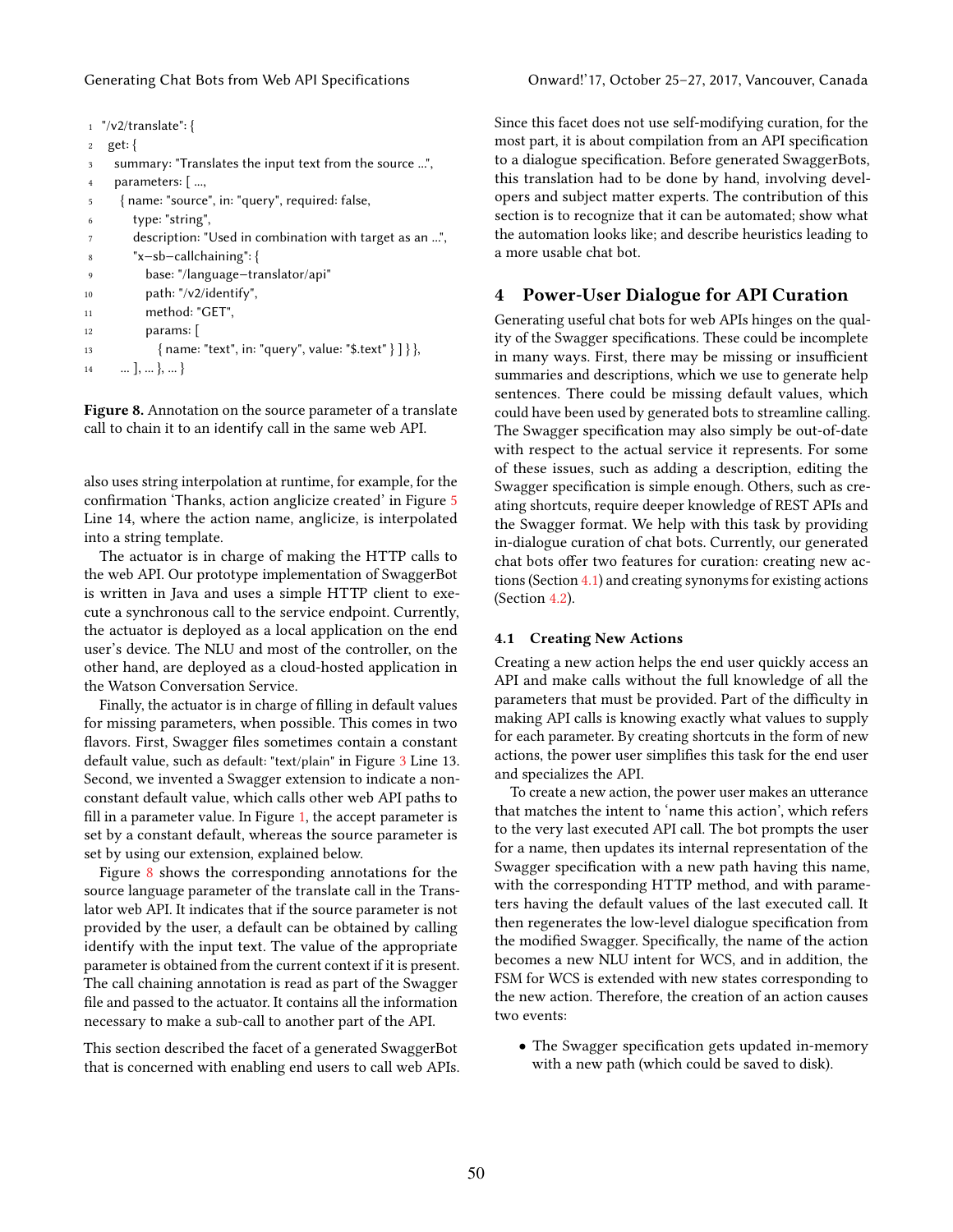<span id="page-7-0"></span>

| $\,1$          | {swagger: "2.0",                                             |
|----------------|--------------------------------------------------------------|
| $\overline{2}$ | basePath: "/tone-analyzer/api",                              |
| 3              | info: $\{$                                                   |
| 4              | version: "3.0.0", title: "Tone Analyzer API",                |
| 5              | description: "Detect three types of tones from written text: |
| 6              | emotions, social tendencies, and style. " },                 |
| 7              | paths:                                                       |
| 8              | "/v3/tone": {                                                |
| 9              | get: {                                                       |
| 10             | summary: "GET Analyze tone",                                 |
| 11             | description: "Analyzes the tone of a piece of text.",        |
| 12             | parameters:                                                  |
| 13             | { name: "version", in: "query", required: true,              |
| 14             | type: "string", default: "2016-05-19",                       |
| 15             | description: "a date that identifies the API version" $\}$ , |
| 16             | { name: "text", in: "query", required: true,                 |
| 17             | type: "string",                                              |
| 18             | description: "Content to be analyzed." $\}$ ,                |
| 19             | { name: "tones", in: "query", required: false,               |
| 20             | type: "string",                                              |
| 21             | description: "Filter the results by a specific tone." $\}$ , |
| 22             | { name: "sentences", in: "query", required: false,           |
| 23             | type: "boolean",                                             |
| 24             | description: "Filter your response to remove the             |
| 25             | sentence level analysis." }],                                |
| 26             | responses: {                                                 |
| 27             | 200:                                                         |
| 28             | description: "successful operation",                         |
| 29             | schema: { "\$ref": "#/definitions/ToneAnalysis" }},          |
| 30             | $400: $ }},                                                  |
| 31             | post: $\}$ ,                                                 |
| 32             | definitions: {                                               |
| 33             | ToneAnalysis: {                                              |
| 34             | description: "The results of performing tone analysis.",     |
| 35             | required: [ "document_tone" ],                               |
| 36             | properties: {                                                |
| 37             | document_tone: {                                             |
| 38             | type: "array", description: ,                                |
| 39             | items: { "\$ref": "#/definitions/ElementTone" }},            |
| 40             | sentences_tone: {                                            |
| 41             | type: "array", description: ,                                |
| 42             | items: { "\$ref": "#/definitions/SentenceAnalysis" }}}},     |
| 43             | ElementTone: ,                                               |
| 44             | }}                                                           |

Figure 9. Swagger for Tone Analyzer web API.

| $\mathbf{1}$            | C: What would you like to do? To begin name an action or |  |  |
|-------------------------|----------------------------------------------------------|--|--|
| $\overline{\mathbf{2}}$ | resource.                                                |  |  |
| 3                       | H: What's the tone of the text `I am very happy`?        |  |  |
| $\overline{4}$          | C: Calling now.                                          |  |  |
| 5                       | tone text 'I am very happy' version '2016-05-19'         |  |  |
| 6                       |                                                          |  |  |
| 7                       | "tone_categories": [                                     |  |  |
| 8                       | ∤                                                        |  |  |
| 9                       | "tones": [                                               |  |  |
| 10                      | { "score": 0.0, "tone_id": "anger",                      |  |  |
| 11                      | "tone_name": "Anger" },                                  |  |  |
| 12                      | { "score": 0.0, "tone_id": "disgust",                    |  |  |
| 13                      | "tone_name": "Disgust" },                                |  |  |
| 14                      | { "score": 0.0, "tone_id": "fear",                       |  |  |
| 15                      | "tone_name": "Fear" },                                   |  |  |
| 16                      | { "score": 0.9, "tone_id": "joy",                        |  |  |
| 17                      | "tone_name": "Joy" },                                    |  |  |
| 18                      |                                                          |  |  |
| 19                      | "tone_name": "Sadness" } ],                              |  |  |
| 20                      | "category_id": "emotion_tone",                           |  |  |
| 21                      | "category_name": "Emotion Tone"                          |  |  |
| 22                      | $\}, \{$                                                 |  |  |
| 23                      | "tones": [                                               |  |  |
| 24                      | { "score": 0.0, "tone_id": "analytical",                 |  |  |
| 25                      | "tone_name": "Analytical" },                             |  |  |
| 26                      | { "score": 0.97759, "tone_id": "confident",              |  |  |
| 27                      | "tone_name": "Confident" },                              |  |  |
| 28                      |                                                          |  |  |
| 29                      | "tone_name": "Tentative" } ],                            |  |  |
| 30                      | "category_id": "language_tone",                          |  |  |
| 31                      | "category_name": "Language Tone"                         |  |  |
| 32                      | $\}, \{$                                                 |  |  |
| 33                      | "tones": [                                               |  |  |
| 34                      | { "score": 0.096859, "tone_id": "openness",              |  |  |
| 35                      | "tone_name": "Openness" },                               |  |  |
| 36                      | { "score": 0.264058, "tone_id": "conscientiousness",     |  |  |
| 37                      | "tone_name": "Conscientiousness" },                      |  |  |
| 38                      | { "score": 0.472657, "tone_id": "extraversion",          |  |  |
| 39                      | "tone_name": "Extraversion" },                           |  |  |
| 40                      | { "score": 0.61522, "tone_id": "agreeableness",          |  |  |
| 41                      | "tone_name": "Agreeableness" },                          |  |  |
| 42                      | { "score": 0.104851, "tone_id": "emotional_range",       |  |  |
| 43                      | "tone_name": "Emotional Range" } ],                      |  |  |
| 44                      | "category_id": "social_tone",                            |  |  |
| 45                      | "category_name": "Social Tone"                           |  |  |
| 46                      | }]}}                                                     |  |  |

Figure 10. Example dialogue with Tone Analyzer web API.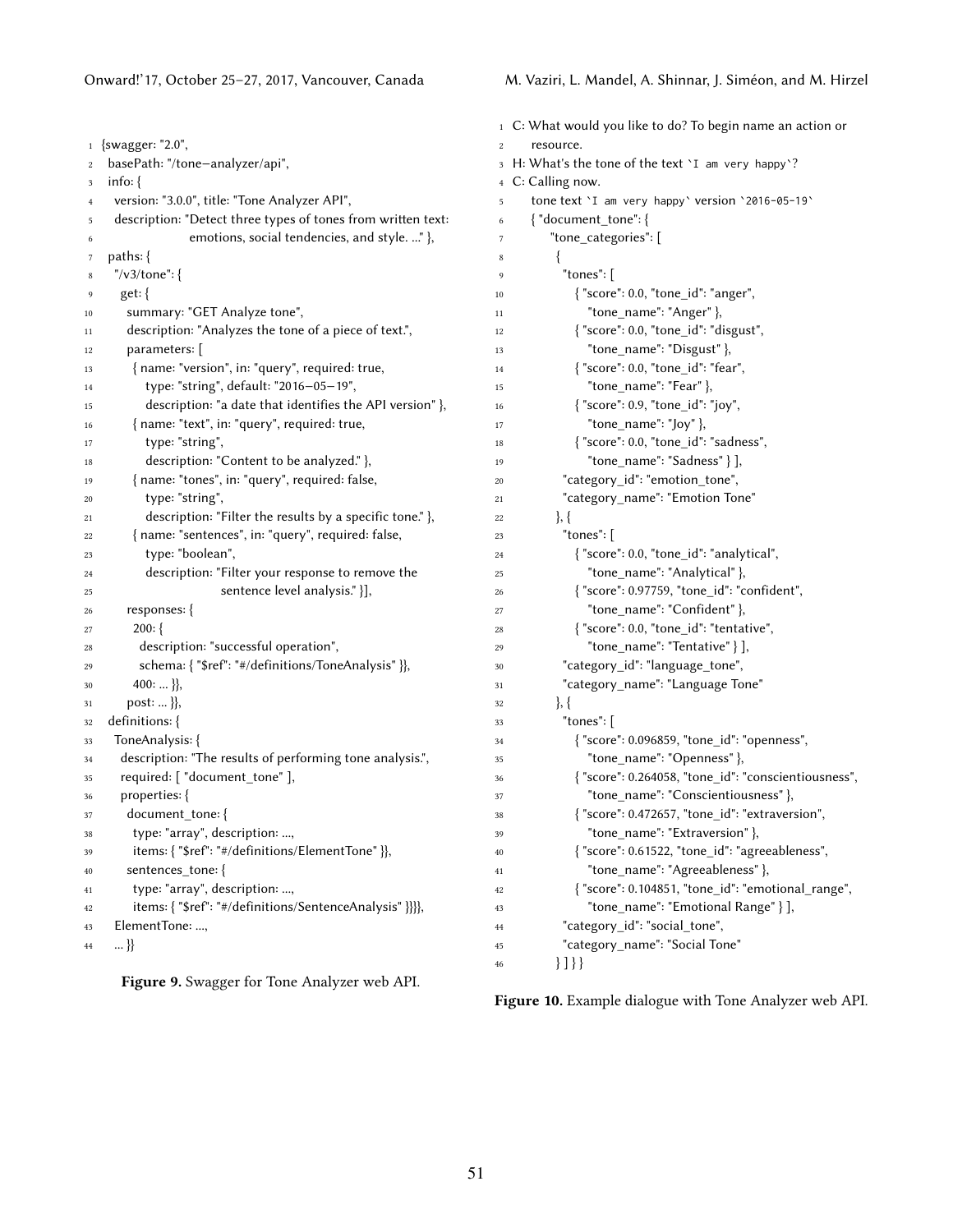• The chat bot self-modifies and changes itself by making a REST call to the WCS service to upload the new NLU intent and controller FSM.

Future mentions of the newly created action cause it to execute and perform a call with all the supplied default values. The end user also has the possibility of supplying variations for the stored parameter values by simply mentioning them when uttering the name of the new action.

#### <span id="page-8-0"></span>4.2 Creating Synonyms for Existing Actions

When the compiler generates a bot from an API specification, all paths become intents with a single example, consisting of the name of the path. This provides little flexibility for the end user who must employ something very close to that name in order to invoke the corresponding action. Like most machine-learning algorithms, the intent classifier that detects classes for human utterances works best if it is trained from many examples. To improve the quality of the bot, one curation activity consists of adding synonyms for existing actions, which serve as additional training data for the classifier. This improves the accuracy of the NLU and thus helps the user employ a larger vocabulary when referring to an action.

Since the NLU is hosted in WCS, adding synonyms is implemented by using the WCS REST API. WCS supports dynamically adding examples for intents. Therefore the chat bot self-modifies again. Both in the case of adding new actions and synonyms, WCS has to retrain its classifiers, which may take a minute or two. Therefore, the effects of these gestures may not be immediately visible in the bot.

These curation features are an example of how to do liveprogramming for chat bots using conversational gestures.

# 5 Case Studies

This section presents case studies for two more web APIs beyond the Translator API examples in Section [2.](#page-2-2) This demonstrates that the initial implementation of SwaggerBot works for more than just one Swagger. This section also showcases integration with the Slack messaging platform [\[23\]](#page-13-5), which inspired the backquote syntax.

The Tone Analyzer analyzes text documents to detect three things: emotions (e.g. anger, joy, sadness), style (e.g. confidence, tentativeness), and social tendencies (e.g., extraversion, agreeableness). Figure [9](#page-7-0) shows an excerpt of the web API specification. It offers only a single path, "/v3/tone", with four parameters version, text, tones, and sentences. Three of the four parameters are either optional or have a default value, leaving only the text parameter as mandatory information to be specified for each call. Figure [10](#page-7-0) shows the transcript of a SwaggerBot dialogue for calling the Tone

```
8 "/v3/tone": {
```

```
get:{
```
<sup>10</sup> "x−sb−datashaping": "\$..tones[?(@.score > 0.6)]",

```
11 \quad ... \}
```
Figure 11. Enhanced fragment of Tone Analyzer web API.

- <span id="page-8-2"></span><sup>2</sup> H: What's the tone of the text `I am very happy`?
- <sup>3</sup> C: Calling now.
- tone text `I am very happy` version `2016-05-19`
- <sup>5</sup> [ { "score": 0.9, "tone\_id": "joy",
- $6$  "tone name": "Joy" },
- <sup>7</sup> { "score": 0.97759, "tone\_id": "confident",
- 8 "tone name": "Confident" },
- <sup>9</sup> { "score": 0.61522, "tone\_id": "agreeableness",
- <sup>10</sup> "tone\_name": "Agreeableness" } ]

Figure 12. Dialogue with enhanced Tone Analyzer web API

Analyzer. The human simply makes a direct call, setting the text to `I am very happy`.

The result of the call is what one would expect given the input text, but is a large JSON structure that is better suited for processing by a computer than for a conversation. To address this issue, SwaggerBot allows the API designer to annotate calls in the Swagger file with JsonPath [\[6\]](#page-12-5) expressions for formatting the JSON response. Figure [11](#page-8-1) presents a fragment that can be added to the Swagger from Figure [9.](#page-7-0) The x-sb-datashaping JsonPath annotation on Line 10 returns only tone elements whose score exceeds a 0.6 threshold.

This results in the conversation presented in Figure [12,](#page-8-2) a marked improvement from Figure [10.](#page-7-0) It makes it easier for the user to see that the analyzer has determined that the dominant emotion is joy, the style is confident, and the strongest social tendency found in this text is agreeableness.

The Visual Recognition API analyzes image files to identify three things: scenes, objects, and faces. Figure [13](#page-9-0) shows an excerpt of the web API specification. The figure hones in on only one of the paths, "/v3/detect\_faces". Unlike in the other two Swaggers earlier in the paper, the parameters are declared by reference instead of inline, because other paths share some of the same parameters. There are three parameters: api\_key (a hard-to-guess string of digits and numbers used to authenticate); url (an address of an image file); and version (an API version given as a string). The version has a default value.

Figure [14](#page-9-0) shows the transcript of a SwaggerBot dialogue for calling the Visual Recognition API. It is a screenshot of SwaggerBot running integrated into the Slack messaging platform [\[23\]](#page-13-5). Slack is often used for persistent multi-party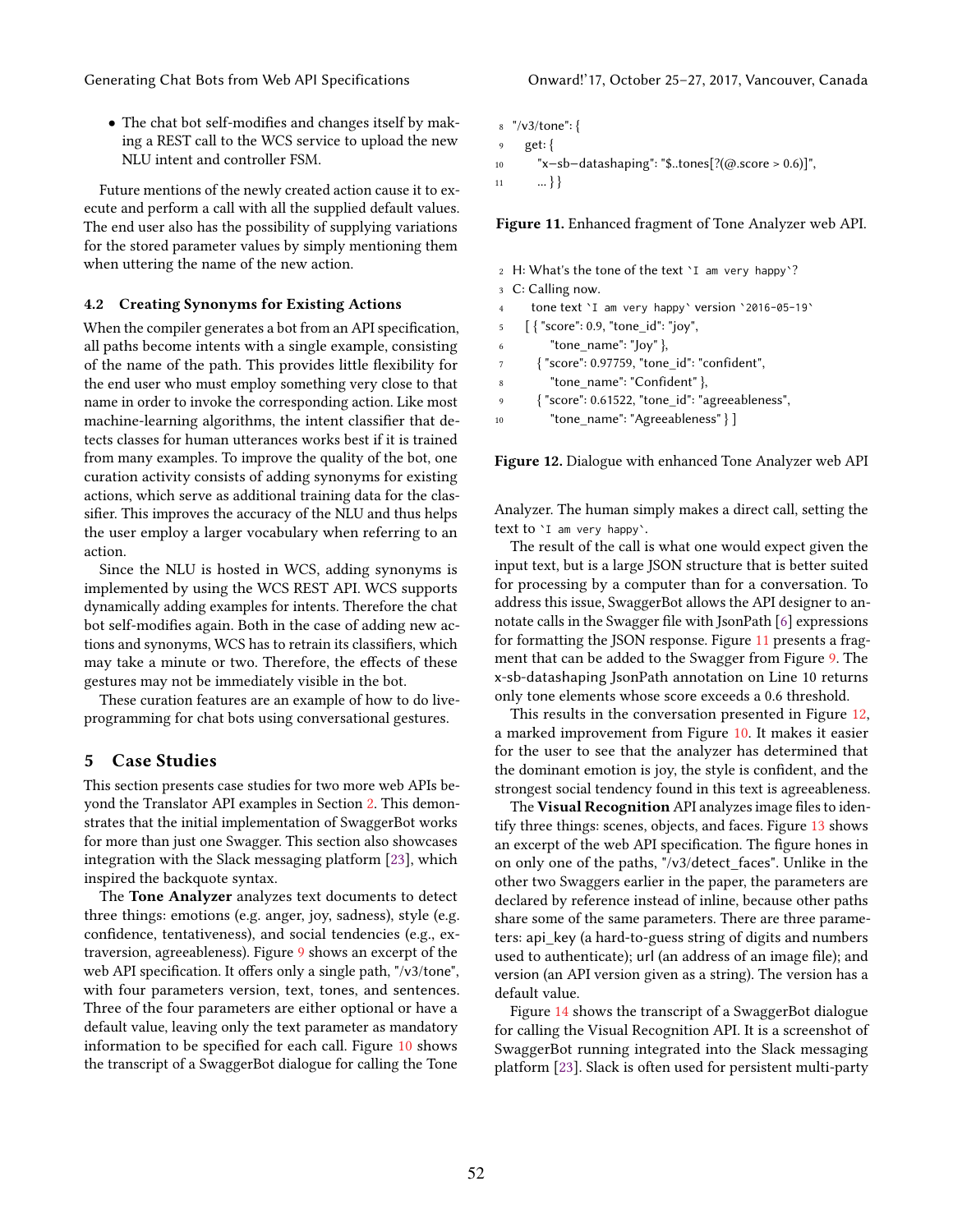## Onward!'17, October 25–27, 2017, Vancouver, Canada M. Vaziri, L. Mandel, A. Shinnar, J. Siméon, and M. Hirzel

Welcome to the Visual Recognition. SwaggerBot is here to

What would you like to do? To begin name an action or resource.

You chose: detect\_faces. What operation would you like to

https://upload.wikimedia.org/wikipedia/commons /7/7e/Thomas\_J\_Watson\_Sr.jpg (894kB) +

https://upload.wikimedia.org/wikipedia/commons

https://upload.wikimedia.org/wikipedia/com /7/7e/Thomas\_J\_Watson\_Sr.jpg version 2016-05-20

> "age": {<br>"min": 65, "score": 0.670626 ,,<br>"face\_location": { "height": 910,<br>"left": 208,<br>"top": 379,<br>"width": 1223

.<br>"gender": {

 $-39$  url

39 url

swaggerhot APP 7 minutes a

swaggerhot APP 7 minutes as

**swaggerbot** APP 7 minutes ago What is the value of the parameter api\_key?

help you.

louis 7 minut

perform? louis 7 minutes an

url? louis 7 minutes ago

swaggerbot APP 7 m

louis 7 minutes ago  $c8$  and  $c8$ **swaggerbot** APP 7 minutes ago

swaggerbot APP detect faces api key

OK, call now? louis 6 minutes ago yes

/7/7e/Thomas\_J\_Watson\_Sr.jpg

**swaggerbot** APP 6 minutes ago OK, making call now.

**swaggerbot** APP 6 minutes ago detect faces api\_key

 $CR<sub>1</sub>$ 

 $c8$ 

{<br>  $\begin{smallmatrix} \vdots \end{smallmatrix}$  "images": [ "faces": [

```
1 {swagger: "2.0",
2 \quad \text{info}:3 title: "Visual Recognition", version: "3.0",
4 description: "Uses deep learning algorithms to identify scenes,
                                                                                  I want to detect a face
5 objects, and faces." },
6 basePath: "/visual−recognition/api",
7 paths: {
                                                                                  Det
8 "/v3/detect_faces": {
9 get: {
10 summary: "Detect faces in an image",
11 parameters: [
12 { "$ref": "#/parameters/ApiKeyParam" },
13 { "$ref": "#/parameters/SingleURLParam" },
14 { "$ref": "#/parameters/DateVersionParam" }],
15 responses: {
16 200: {
17 description: "success",
18 schema: { "$ref": "#/definitions/Faces" }},
19 400: {
20 description: "Invalid request",
21 schema: { "$ref": "#/definitions/ErrorTopLevel" }}}},
22 post: ... },
23 ... },
24 parameters: {
25 ApiKeyParam: {
26 name: "api_key", in: "query", required: false, type: "string",
27 description: "API Key used to authenticate." },
28 SingleURLParam: {
29 name: "url", in: "query", required: true, type: "string",
30 description: "URL of an image (.jpg, .png). Redirects are followed, so you
31 can use shortened URLs. The resolved URL is returned ..." },
32 DateVersionParam: {
33 name: "version", in: "query", required: false, type: "string",
                                                                                  -6
34 default: "2016−05−20", pattern: "^\\d{4}−\\d{2}−\\d{2}$",
35 description: "The release date of the version of the API you want to use.
36 Specify dates in YYYY−MM−DD format." },
37 \quad ... \},38 definitions: {
39 Faces: {
40 type: "object",
41 required: [ "images_processed", "images", "warnings" ],
42 properties: {
43 images_processed: { "$ref": "#/definitions/ImagesProcessedOutParam" },
44 images: {
45 type: "array",
46 items: { "$ref": "#/definitions/FacesTopLevelSingle" } },
47 warnings: {
48 type: "array",
49 description: "Omitted if there are no warnings.",
50 items: { "$ref": "#/definitions/WarningInfo" }}}},
51 ... }
```
Figure 13. Swagger for Visual Recognition web API.

"gender": "MALE",<br>"score": 0.997527 ,,<br>"identity": { ucnercy . .<br>"name": "Thomas J. Watson",<br>"score": 0.952574, "type\_hierarchy": "/people/thomas j. watson"  $\overline{1}$ Figure 14. Example dialogue with Visual Recognition web API.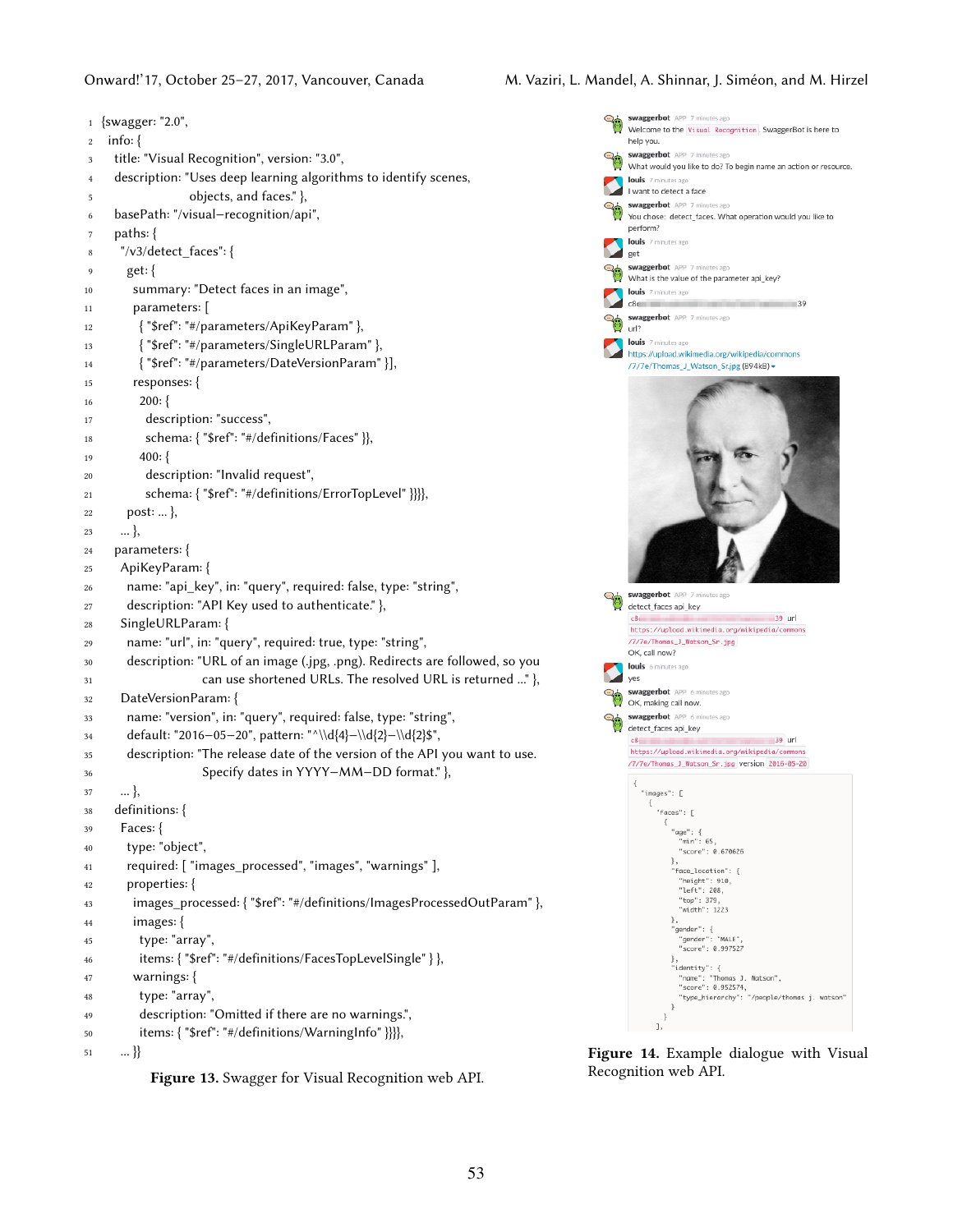chat by collaborating teams. In this case, there are two participants, SwaggerBot and a human end user called louis. The dialogue showcases a step-by-step call, where the end user asks for help and the chat bot prompts for parameters one by one. The end user copy-and-pastes the API key, which they obtained separately; we redacted ours from the figure. One Slack feature is that when a user pastes a URL, it displays a preview of its destination. In this case, the URL is a picture of a historical personality, and Slack shows an excerpt of the surrounding Wikipedia article. SwaggerBot does not prompt for the version parameter, because the Swagger specifies a default for it. If a user wanted to set it explicitly, they would need to do so via a direct call.

Before making the call, as usual, SwaggerBot echoes the concise version for grounding and teaching. This showcases how backquotes are rendered in Slack markdown. The quoted text shows up in a typewriter font with a different color scheme than normal text. In the end, SwaggerBot makes the call, and the Visual Recognition API reports back its guess for the age, gender, and identity of the historical personality. These guesses turn out to be accurate.

Besides the formatting niceties, there are other good reasons for integrating bots that call web APIs into Slack. Since employees at a company often chat with each other via Slack, putting the chat bot there reduces the need to context-switch. In the calling case, it provides a persistent record of what happened for accountability. It is also an easy way to keep each other informed, for instance, when the web API returns some kind of status report. In the curation case, it fosters collaboration between multiple power users improving the same chat bot. And finally, it increases the learning opportunities, where one user's successful calls are there for other users to emulate.

Between the Translator example from Section [2](#page-2-2) and the Tone Analyzer and Visual Recognition examples from this section, this paper showcases three SwaggerBot chat bots generated from three different API specifications.

# 6 Related Work

The two main ideas in this paper are (i) generating a chat bot from a web API specification and (ii) improving a chat bot with in-dialogue curation. To the best of our knowledge, both of these ideas are novel. This section reviews previous work related to either of these contributions.

# 6.1 Chat Bots and Web APIs

VoiceXML is a standard that was designed to play the same role for conversations that HTML plays for textual content [\[16\]](#page-12-6). The vision was that of a conversational web, where providers serve up VoiceXML; consumers interact via voice browsers; and VoiceXML can be hyper-linked. Compared to

SwaggerBot, one draw-back of VoiceXML is that it requires providers to write new chat bots in that language. In contrast, SwaggerBot uses pre-written API specifications in Swagger to boot-strap a chat bot.

The idea of generating artifacts from Swagger is of course not new. To the contrary, Swagger is designed as a source language from which to generate assorted different artifacts [\[20\]](#page-13-3). What is new is generating a chat bot from it. SwaggerBot thus fits right into the Swagger ecosystem as another complementary code-generation target. The most closely related among other targets is the Swagger UI, which not only visually renders documentation, but also lets developers interact with a web API in a sandbox. However, that interaction does not use natural-language conversation, does not target end users, and is not intended for production use.

There is a substantial body of literature on NLIDB (natural language interfaces to databases) [\[1\]](#page-12-7). Just like SwaggerBot is generated from Swagger, NLIDB agents are generated from database schemas. Both enable a conversation to drive an action, consisting of a web API call for SwaggerBot or a database query for NLIDB. NLIDB work that employs multiturn conversation has only emerged recently and is still an active research area [\[17\]](#page-13-6).

IFTTT (if this then that) enables end users to call web APIs in a simple and convenient way [\[12\]](#page-12-8). Participants in the IFTTT ecosystem must wrap their end-points into either triggers or actions. Once those are created, the end user can combine them using recipes. In contrast, SwaggerBot users need not wrap their end-points in actions; instead, the actions are compiled into the chat bot by using an API specification as the source language. Also, unlike SwaggerBot, IFTTT does not offer a natural-language chat interface.

#### 6.2 Self-Documenting and Auto-Curating Systems

Many programming languages come with an interactive REPL (read-eval-print loop). The first language with a REPL was probably LISP, and LISP inventor McCarthy credits Deutsch for implementing "the first interactive LISP on the PDP-1 computer in 1963" [\[18\]](#page-13-7). Chat bots are similar to RE-PLs in that both are a linear dialogue between human and computer, but chat bots use human language whereas REPLs use computer language. That said, both benefit greatly from being interactive and self-documenting.

ASK is a system allowing users to interact with a database via "ASK English" [\[24\]](#page-13-8). It is similar to a chat bot in that it offers a conversational interface. Like SwaggerBot, ASK supports some forms of curation; for instance, it lets power users introduce new synonyms. Unlike SwaggerBot, the curation does not use natural language; for instance, the following utterance introduces a synonym: 'definition:tub:old ship'.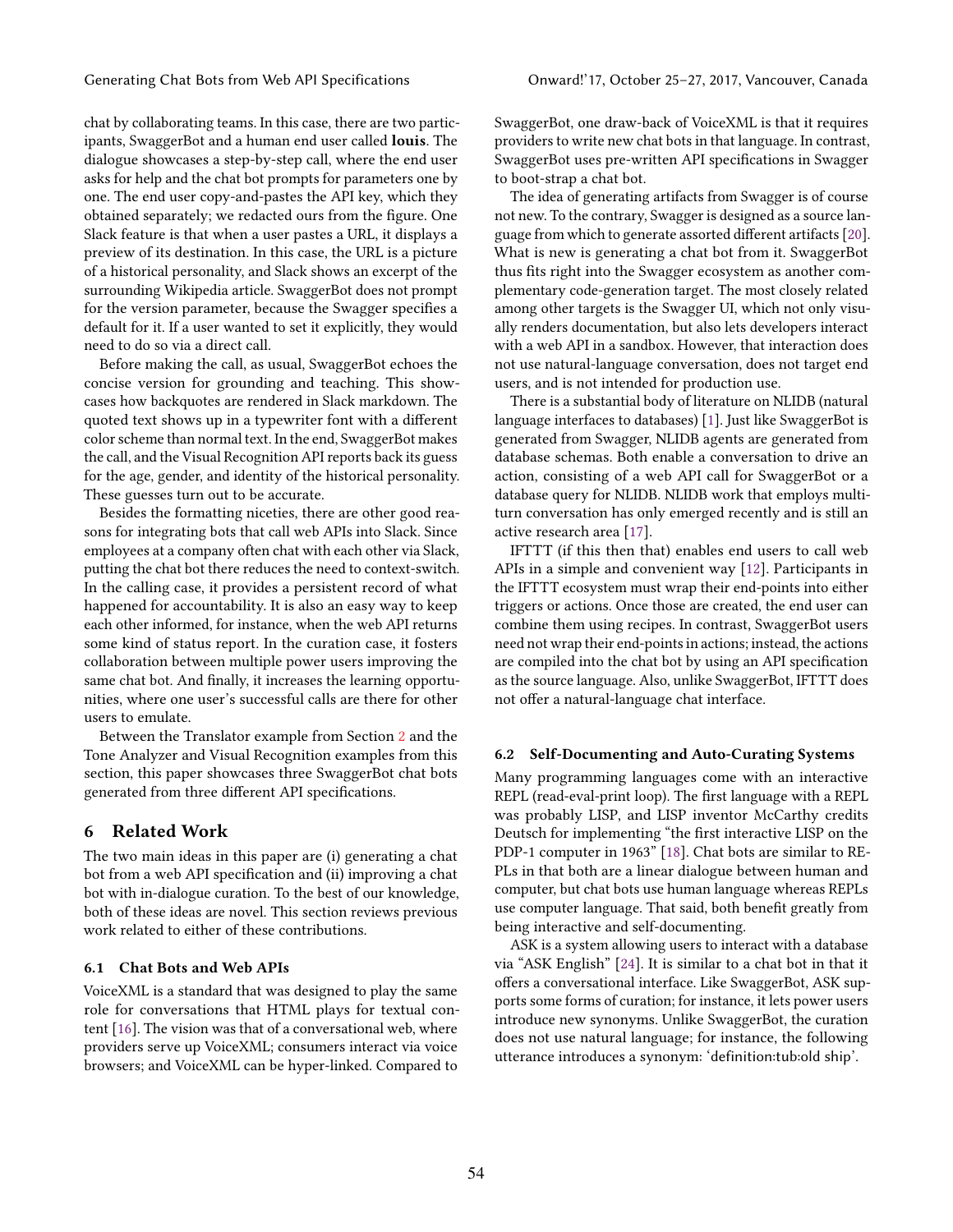Spreadsheets serve both end users and power users in the same tool [\[22\]](#page-13-9), offering a fluid back-and-forth between simple tasks like entering data in tables and more advanced tasks such as creating formulas. Only about half the spreadsheets in the Enron corpus contain any formula and could have, at least in principle, been created by non-technical users [\[8\]](#page-12-9). SwaggerBot takes inspiration from how spreadsheets serve both end users and power users, but uses a natural-language conversation about resources and actions instead of tables of rows and columns.

Interactive learning is an approach for improving intent classifiers [\[25\]](#page-13-2). Given logs of unlabeled example utterances, it prompts the subject-matter expert to label the utterance most likely to improve overall classifier accuracy. Like SwaggerBot, this improves the chat bot, but unlike SwaggerBot, it does not do so from within the chat bot. Furthermore, in interactive learning, the initiative for curation lies with the computer, whereas in SwaggerBot, curation is driven by the initiative of the power user.

#### 6.3 Programming with Natural Language

In a recent paper, we outlined a vision for using grammars to specify chat bots [\[9\]](#page-12-1). Our paper surveyed common flow patterns for chat bots and concluded that for many outcomedriven patterns, the outcome consists of information gathered from a user. This led to the idea that when a chat bot needs to gather non-trivial structured information from a user, they can elicit this information through a multi-turn dialogue driven by a grammar. In contrast, SwaggerBot does not propose a new programming language, but rather, retargets an existing specification format, namely, Swagger.

NLyze is an Excel feature that, given a natural-language sentence, synthesizes a formula for computing the value or format of a cell or column [\[7\]](#page-12-10). The synthesis operates at the granularity of one sentence, unlike the back-and-forth of a multi-turn dialogue. A spreadsheet user can get around that limitation by breaking down multi-step transforms into separate formulas synthesized from a different sentence. Unlike SwaggerBot, NLyze does not target web APIs and is not generated from a web API specification.

Similarly to NLyze, Kate et al. transform natural to formal languages [\[14\]](#page-12-11). They parse a natural-language sentence with a natural-language grammar, and then transform the resulting parse tree to the target formal language. As with NLyze, the focus is on one sentence; the technique does not target web APIs; and it does not use web API specifications.

A CNL (controlled natural language) is a constructed language that is based on a natural language [\[15\]](#page-12-12). For example, there are CNLs designed to specify data models or eventprocessing rules [\[2\]](#page-12-13). In a way, the direct call syntax in SwaggerBot fits the definition of a CNL, albeit a particularly simple

one. In contrast to other CNLs, SwaggerBot aims at being completely self-documenting. The user can learn everything they need to know about SwaggerBot, including how to make direct calls, by interacting with it.

Overall, we could not find any prior work on either chat bots from web API specifications or chat bot curation using natural-language dialogue.

# 7 Future Work

While the SwaggerBot compiler succeeds at its main objective to generate a chat bot for calling a web API, we would like it to generate a better chat bot than it currently does. This section outlines several directions for improvements.

One problem is that many web APIs are not designed for end users but designed to be called from code written by developers. Our generated chat bots still expose low-level details such as HTTP methods, content negotiation, verbose JSON outputs, or the need to make multiple calls to answer one request. We have an expanding set of features to help with this issue: curation to hide spurious low-level details; data shaping to extract the most relevant information out of JSON outputs; and call chaining to simplify multiple calls. These features could ultimately add up to a marriage of Prolog-style backward chaining with Swagger.

Our current implementation offers two disjoint ways to call an API: step-by-step guidance vs. direct calls. This dichotomy reflects the coherence-flexibility dilemma [\[9\]](#page-12-1) of chat bots: step-by-step guidance ensures coherent information but feels rigid and inflexible to the user, whereas a direct call is more concise but gives little guidance to get coherent parameters. We are currently working on unifying the two based on frames, a well-known chat bot concept for slotfilling dialogues [\[4\]](#page-12-14) which is also supported by WCS [\[11\]](#page-12-4). While this changes our compiler substantially, the main idea, of using Swagger as the source language, remains.

Another problem is the lack of NLU training examples which are necessary for the intent classifier. In general, a classifier trained from more examples has higher accuracy. Since a Swagger file does not contain example utterances, we currently use the name of the action as the single training example of the intent. This is not enough to train a good classifier. While SwaggerBot allows the power user to add synonyms via in-bot curation, that does not help with the out-of-the-box experience. We are actively exploring various machine-learning techniques to obtain the best NLU using only the information commonly available in a Swagger file.

Our current prototype requires manual deployment and operations. While parts of SwaggerBot are hosted in WCS as a cloud service, other parts are not. That means the provider of a generated SwaggerBot must manually install it, manage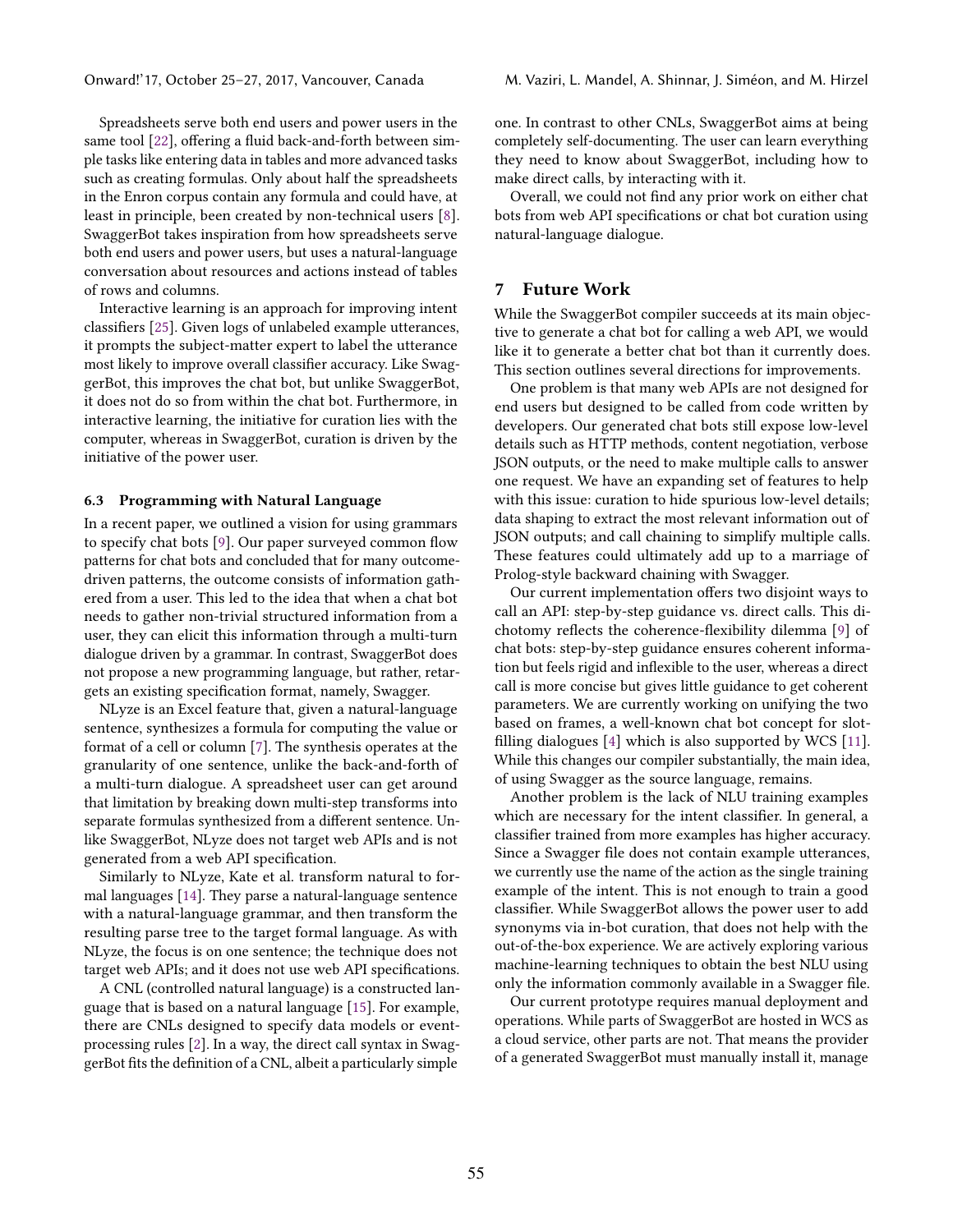its lifecycle, and tackle operational concerns such as availability and scaling. We are working on making SwaggerBot fully cloud-hosted. Since the controller component can be viewed as a simple transducer from symbols to instructions, and since the actuator component amounts to calling cloud functions, we chose OpenWhisk for the cloud-hosted implementation [\[3\]](#page-12-15). Ultimately, we want providers to get from a Swagger file to a deployed chat bot in seconds.

At this point, SwaggerBot only supports scalar parameters for calls to web APIs. In the examples in this paper, all parameters are scalar values such as strings, dates, URLs, or API keys. However, for other web APIs, the parameters may also be composite objects and arrays. We are planning to address this issue with nested frames, following ideas for information-gathering dialogues that we outlined in another paper [\[9\]](#page-12-1). This will enable SwaggerBot to conduct longer and deeper dialogues before making a call.

Another problem is that many web APIs require authentication. This may be simply because the web API charges its users money for every call, or because calls to the web API may return sensitive information or have irrevocable effects. In the Visual Recognition case study in Figure [14,](#page-9-0) the user had to copy-and-paste an API key. We are planning to provide a more general sign-in solution that is secure but also natural and convenient. Solving this at the SwaggerBot level reduces the time-to-value for the chat bot provider.

Finally, SwaggerBot currently handles only one Swagger file at a time. Extending the prototype to handle a set of multiple web APIs, each with their own Swagger file, is relatively straightforward through the use of sub-dialogues. But it raises the issue of conflicts of action names between different APIs. A more challenging extension is to be able to search and load new Swagger files dynamically. In order to help the user to find the right API, we are considering to use API Harmony [\[26\]](#page-13-10).

## 8 Conclusions

This paper describes a compiler from web API specifications (written in Swagger) to chat bots for calling those web APIs. That means that a company that has a Swagger specification for the services it offers its customers or employees can immediately obtain an initial natural-language chat bot for them. Doing so enables the company to jump right into improving the chat bot, which tends to be a continuous feedback-driven process. The generated bot is self-documenting, so that users who do not know how to use the bot or the web API can find out how to do that by interacting with the bot. Besides the compiler, this paper also presents in-dialogue curation for improving the chat bot. The curation addresses the problem that the API specification may not be high-quality, either in general or when it comes to generating chat bots from it.

Currently, the curation features include adding new actions with default parameter values, as well as adding synonyms to make the natural-language understanding more robust.

This paper includes examples of generated bots for three web APIs that offer language translation, tone analysis, and visual recognition, respectively. The examples all work and show-case both the self-documenting facilities and the indialogue curation. Ultimately, our goal is to democratize the creation of chat bots; to make sophisticated APIs easy to call via chat bots; and to make chat bots delightful to use.

## References

- <span id="page-12-7"></span>[1] Ion Androutsopoulos, Graeme D. Ritchie, and Peter Thanisch. 1995. Natural language interfaces to databases – an introduction. Natural Language Engineering 1, 1 (1995), 29–81.
- <span id="page-12-13"></span>[2] Matthew Arnold, David Grove, Benjamin Herta, Michael Hind, Martin Hirzel, Arun Iyengar, Louis Mandel, V.A. Saraswat, Avraham Shinnar, Jérôme Siméon, Mikio Takeuchi, Olivier Tardieu, and Wei Zhang. 2016. META: Middleware for Events, Transactions, and Analytics. IBM R&D 60, 2–3 (2016), 15:1–15:10.
- <span id="page-12-15"></span>[3] Ioana Baldini, Perry Cheng, Stephen J. Fink, Nick Mitchell, Vinod Muthusamy, Rodric Rabbah, Philippe Suter, and Olivier Tardieu. 2017. The Serverless Trilemma: Function Composition for Serverless Computing. In Symposium on New Ideas, New Paradigms, and Reflections on Programming and Software (Onward!).
- <span id="page-12-14"></span>[4] Daniel G. Bobrow, Ronald M. Kaplan, Martin Kay, Donald A. Norman, Henry Thompson, and Terry Winograd. 1977. GUS, a frame-driven dialog system. Artificial Intelligence 8, 2 (1977), 155–173.
- <span id="page-12-3"></span>[5] Herbert H. Clark and Susan E. Brennan. 1991. Grounding in communication. Perspectives on socially shared cognition 13 (1991), 127–149.
- <span id="page-12-5"></span>[6] Stefan Goessner. 2017. JsonPath. <http://goessner.net/articles/JsonPath> (Retrieved August 2017).
- <span id="page-12-10"></span>[7] Sumit Gulwani and Mark Marron. 2014. NLyze: Interactive Programming by Natural Language for Spreadsheet Data Analysis and Manipulation. In International Conference on Management of Data (SIGMOD). 803–814.
- <span id="page-12-9"></span>[8] Felienne Hermans and Emerson Murphy-Hill. 2015. Enron's Spreadsheets and Related Emails: A Dataset and Analysis. In International Conference on Software Engineering (ICSE), Vol. 2. 7–16.
- <span id="page-12-1"></span>[9] Martin Hirzel, Louis Mandel, Avraham Shinnar, Jérôme Siméon, and Mandana Vaziri. 2017. I Can Parse You: Grammars for Dialogs. In Summit oN Advances in Programming Languages (SNAPL). 6:1–6:15.
- <span id="page-12-2"></span>[10] IBM. 2015. Watson Language Translator Service. [https://www.ibm.](https://www.ibm.com/watson/developercloud/language-translator.html) [com/watson/developercloud/language-translator.html](https://www.ibm.com/watson/developercloud/language-translator.html) (Retrieved August 2017).
- <span id="page-12-4"></span>[11] IBM. 2016. Watson Conversation Service. [https://www.ibm.com/](https://www.ibm.com/watson/developercloud/conversation.html) [watson/developercloud/conversation.html](https://www.ibm.com/watson/developercloud/conversation.html) (Retrieved August 2017).
- <span id="page-12-8"></span>[12] IFTTT. 2011. If This Then That. <https://ifttt.com/> (Retrieved August 2017).
- <span id="page-12-0"></span>[13] Ron Kaplan. 2013. Beyond the GUI: It's Time for a Conversational User Interface. Wired (2013). [https://www.wired.com/2013/](https://www.wired.com/2013/03/conversational-user-interface/) [03/conversational-user-interface/](https://www.wired.com/2013/03/conversational-user-interface/)
- <span id="page-12-11"></span>[14] Rohit J. Kate, Yuk Wah Wong, and Raymond J. Mooney. 2005. Learning to transform natural to formal languages. In Conference on Artificial Intelligence (AAAI). 1062–1068.
- <span id="page-12-12"></span>[15] Tobias Kuhn. 2014. A Survey and Classification of Controlled Natural Languages. Computational Linguistics 40, 1 (2014), 121–170.
- <span id="page-12-6"></span>[16] Bruce Lucas. 2000. VoiceXML for Web-based Distributed Conversational Applications. Communications of the ACM (CACM) 43, 9 (2000),